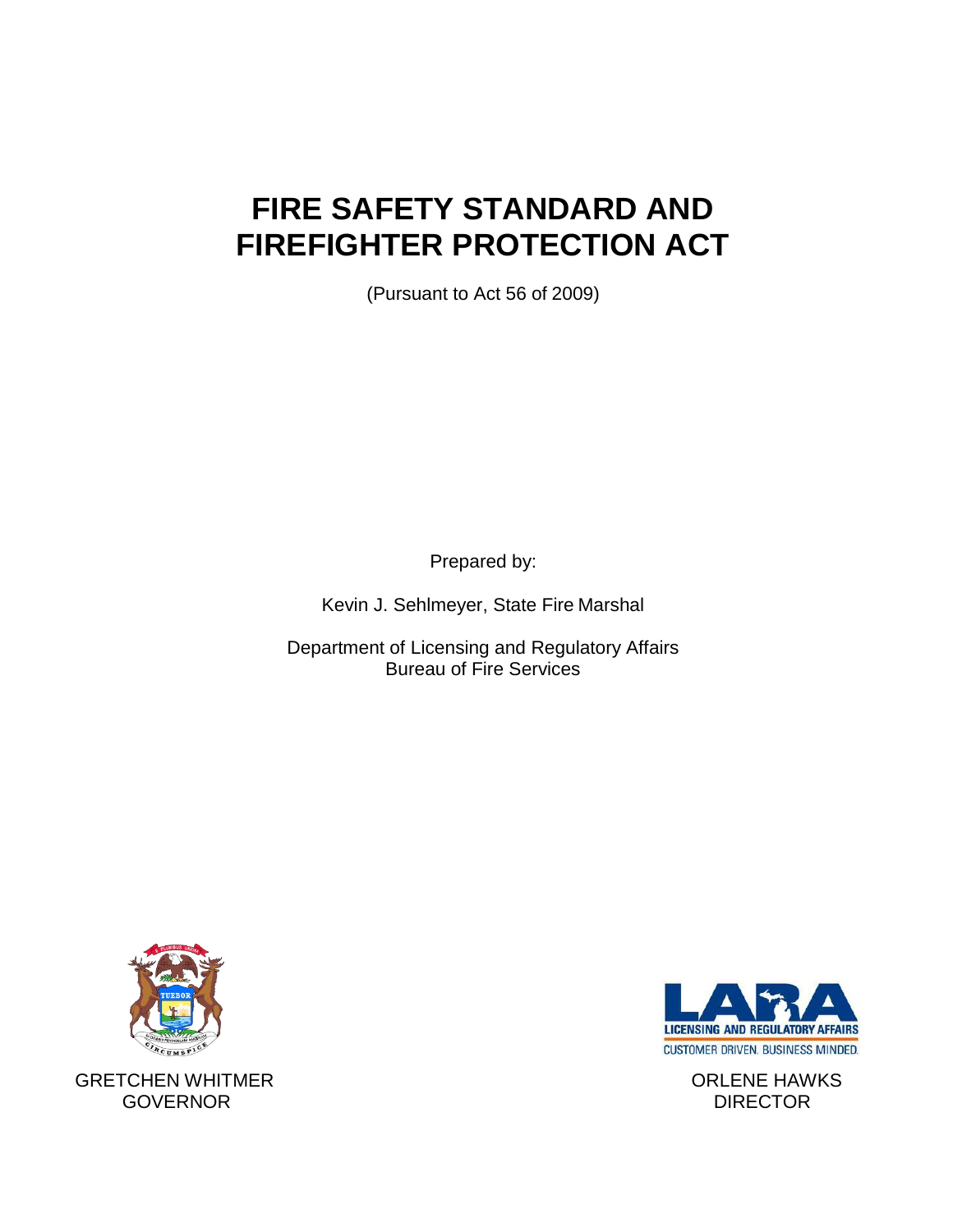# **TABLE OF CONTENTS**

| <b>Executive Summary</b>      | 3                      |
|-------------------------------|------------------------|
| <b>Reporting Requirements</b> | 3                      |
| <b>Certifications</b>         | $\overline{4}$         |
| Recommendation                | $\boldsymbol{\Lambda}$ |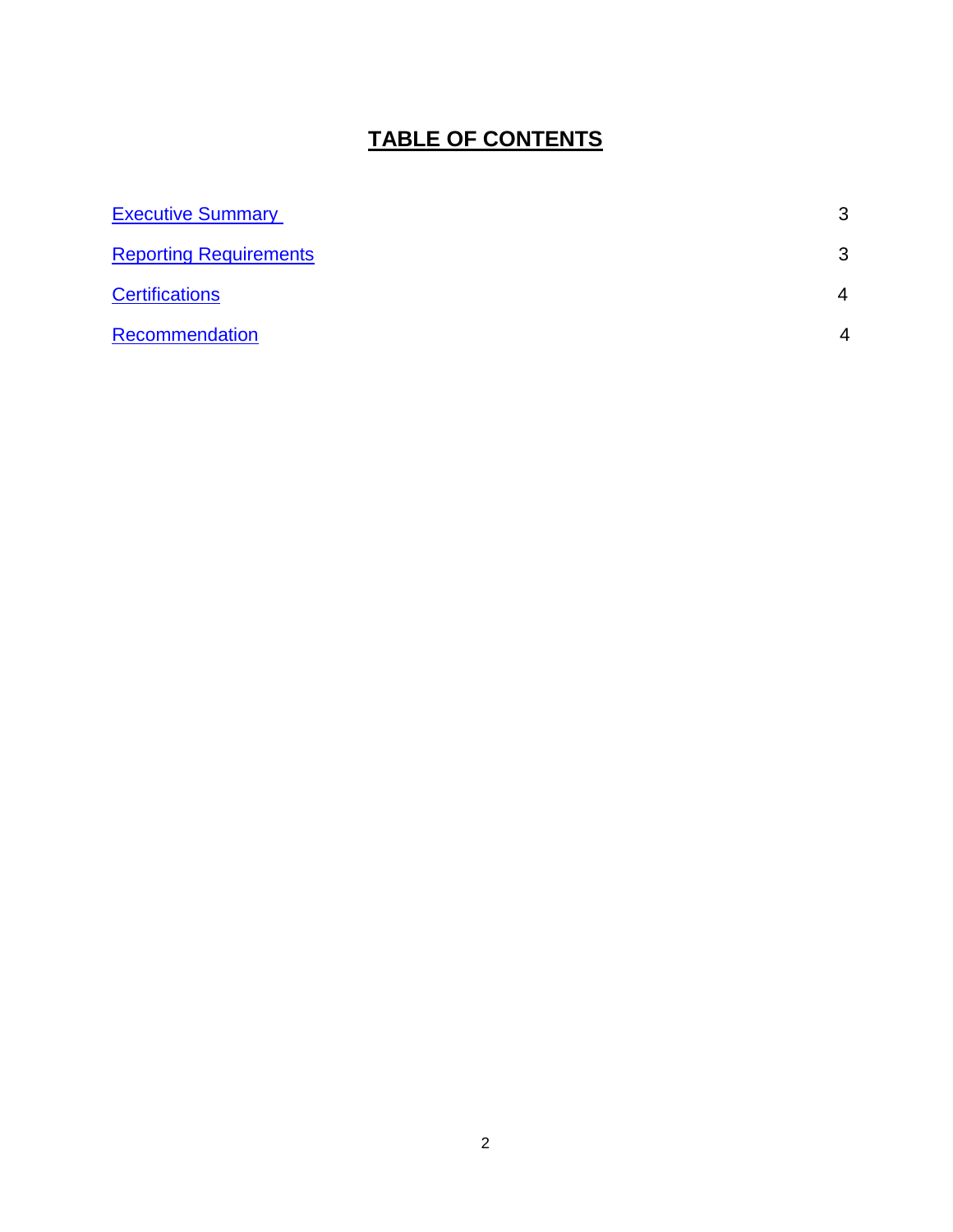## <span id="page-2-0"></span>**EXECUTIVE SUMMARY:**

On June 25, 2009, [Public Act 56 of 2009](http://www.legislature.mi.gov/(S(1dimzukwbetykzula1a4yrub))/documents/mcl/pdf/mcl-act-56-of-2009.pdf) (SB 264 – Senator Hunter, sponsor) was signed into law, which created the Fire Safety Standard and Firefighter Protection Act. This Act provides for the regulation of the sale and distribution of reduced ignition propensity cigarettes, otherwise known as "fire safe cigarettes". These cigarettes are specifically manufactured to self-extinguish if they are left unattended.

Under this law, cigarette manufacturers are required to certify that their product meets the established stringent manufacturing and safety testing standards for cigarettes sold in Michigan. The testing of cigarettes must be conducted by a laboratory that is accredited pursuant to standard ISO/IEC 17025:2005 of the international organization for standardization or other comparable accreditation standards as required by the Department of Licensing and Regulatory Affairs, Bureau of Fire Services (Department). The testing must also be conducted in accordance with the American Society of Testing and Materials (ASTM) standard E2187- 04, "Standard Test Method for Measuring the Ignition Strength of Cigarettes".

When a cigarette manufacturer submits a written certification or recertification, they must also pay a fee of \$1,250.00 to the Department for each brand family of cigarette listed in the certification. Approved certifications are valid for a 3-year certification period.

The Fire Safety Standard and Firefighter Protection Act Enforcement Fund is created within the State Treasury. The Department shall deposit fees paid under this section into the fund. The State Treasurer shall direct the investment of the fund however; at the close of the fiscal year, fees collected shall remain in the fund and shall not lapse to the general fund as the Department then expends money from the fund, upon appropriation, for processing, testing, enforcement, and oversight activities under this Act.

Pursuant to this law, the Department has prepared this report and issued electronically to the House and Senate appropriations committees and the State Budget Director. This report specifically covers certifications approved October 1, 2015 through September 30, 2018 (FY16 through FY18).

#### <span id="page-2-1"></span>**REPORTING REQUIREMENTS:**

Under 29.495, Section 5(11), the Act states the reporting requirements for the Department. Specifically:

Sec. 5(11) The Department shall review the effectiveness of this section and report every 3 years to the legislature the Department's findings and, if appropriate, recommendations for legislation to improve the effectiveness of this Act. The Department shall submit the report and legislative recommendations no later than the first June 30 following the conclusion of each 3-year period to the Legislature and, if appropriate; make recommendations for legislation to improve the effectiveness of this Act.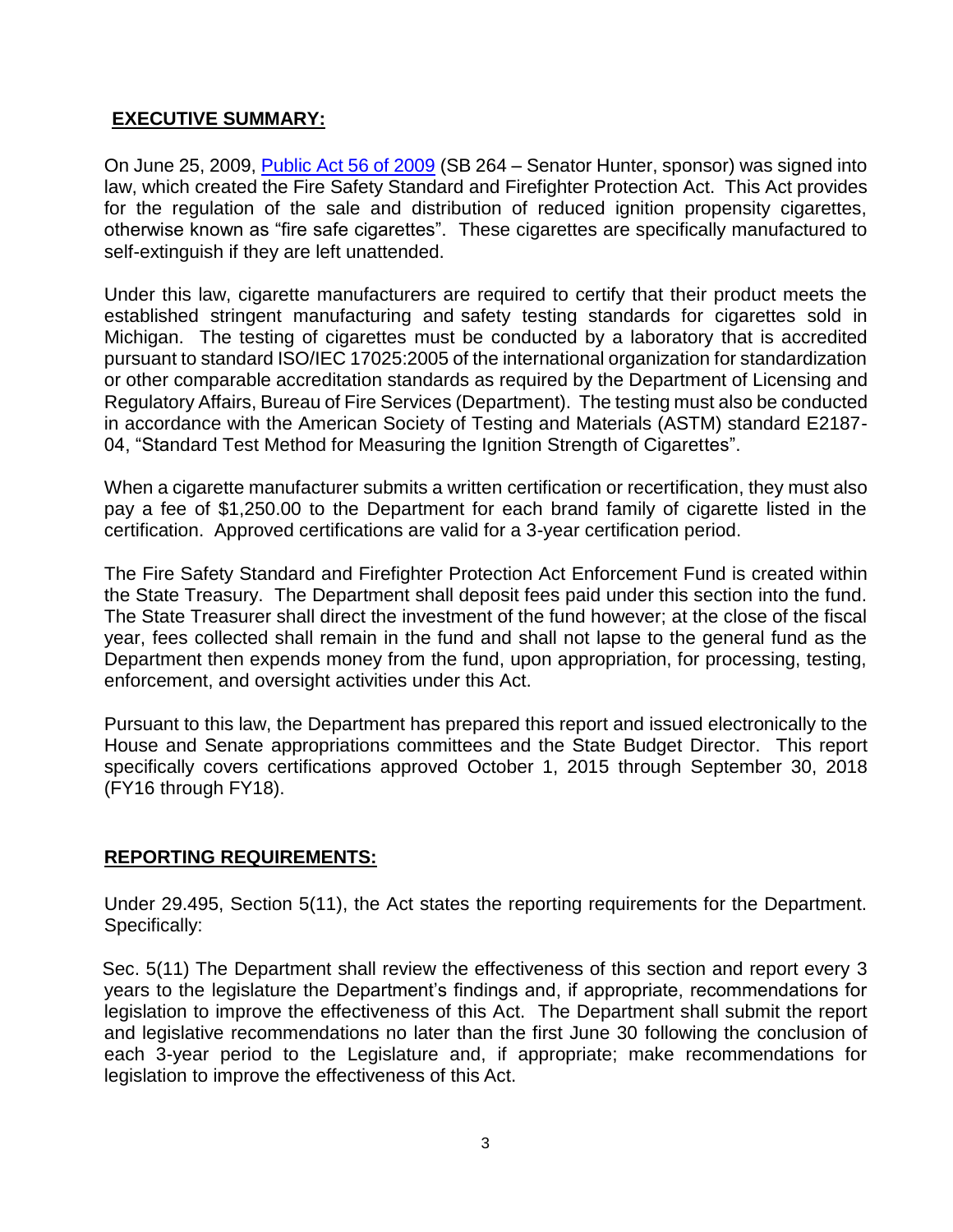# <span id="page-3-0"></span>**CERTIFICATIONS:**

During the FY16-FY18 reporting period, there was a total of 20 active cigarette manufacturers and 61 active brand families in Michigan. Our records indicate that manufacturers have complied with the certification performance standards. The following revenue was collected during time timeframe and deposited into the Fire Safety Standard and Firefighter Protection Act Enforcement Fund:



### <span id="page-3-1"></span>**RECOMMENDATION:**

In 2012-2016, National Fire Protection Association (NPFA) Fire Analysis and Research (FAR) reported that U.S. fire departments estimated an annual total of 18,100 (5%) fires involving smoking related materials which caused an average of 590 (23%) civilian deaths, 1,130 (10%) civilian injuries per year, and caused \$476 million in direct property damage (7%) per year. NFPA and the National Fire Incident Reporting System (NFIRS) surveyed that most deaths in home fires involving smoking related materials were caused by fires ignited in a bedroom (34%) or in living room, family room or dens (43%). The research found that the bedroom fires are first ignited with the mattress or bedding (29% of fires) and the living or family rooms are first ignited by the upholstered furniture (38% of fires).

Between 2016 and 2018, Michigan fire departments estimated approximately 3,600 fires were caused by smoking related materials, which caused 28 civilian deaths, 107 civilian injuries, and \$37,307,678 million in property and content damages. Most deaths in home fires involving smoking related materials were caused by fires ignited in a bedroom (190 total) or